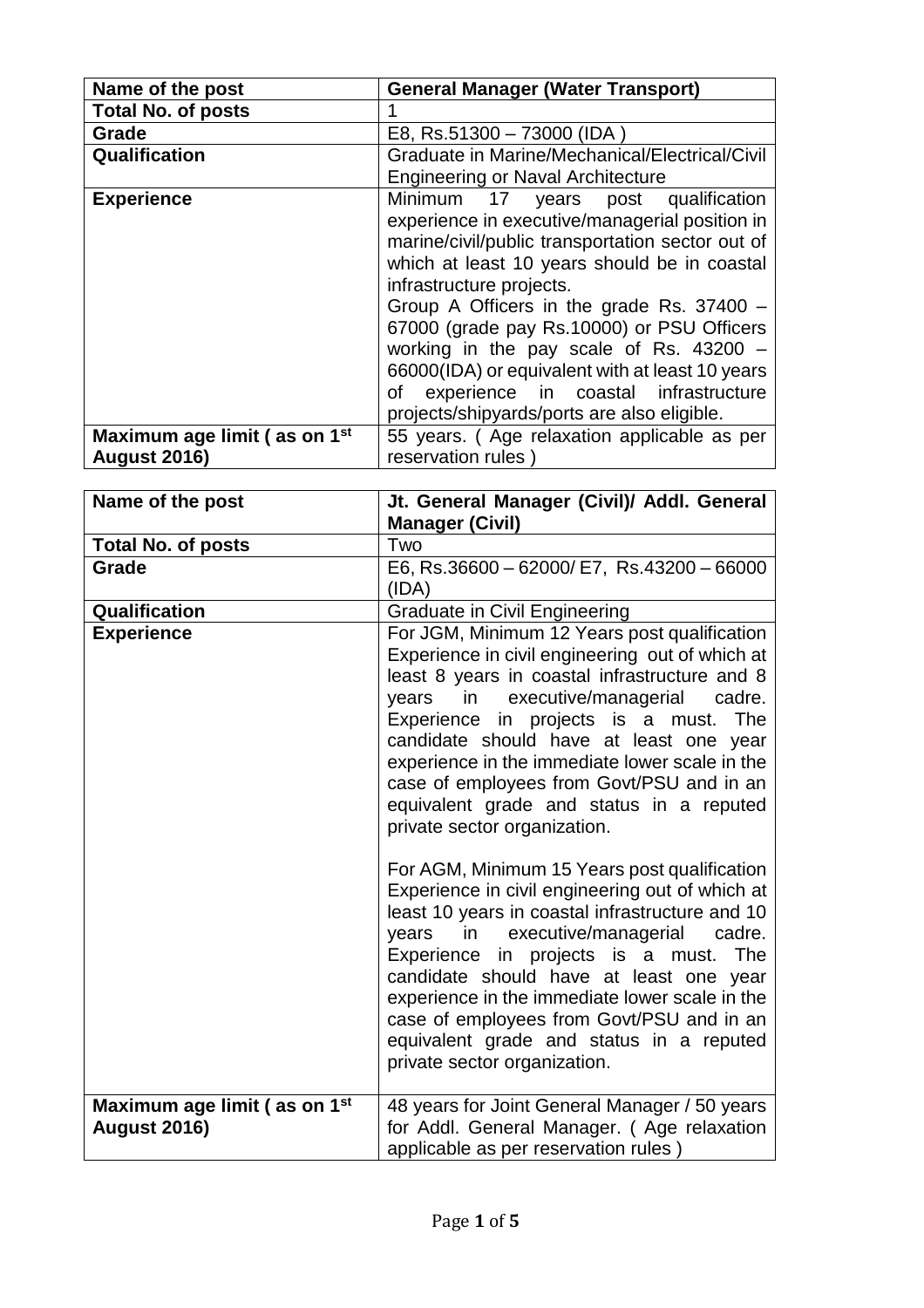| Name of the post                                                | (Marine)/<br>Addl.<br>General<br><b>Manager</b><br>Jt.<br><b>General Manager (Marine)</b>                                                                                                                                                                                                                                                                                                                       |
|-----------------------------------------------------------------|-----------------------------------------------------------------------------------------------------------------------------------------------------------------------------------------------------------------------------------------------------------------------------------------------------------------------------------------------------------------------------------------------------------------|
| <b>Total No. of posts</b>                                       | One                                                                                                                                                                                                                                                                                                                                                                                                             |
| Grade                                                           | E6, Rs.36600 - 62000/ E7, Rs.43200 - 66000<br>(IDA)                                                                                                                                                                                                                                                                                                                                                             |
| Qualification                                                   | Graduate in Marine Engineering or Mechanical<br>/ Electrical / Naval Architecture with Marine<br>Engineering conversion course.                                                                                                                                                                                                                                                                                 |
| <b>Experience</b>                                               | For JGM, Minimum 12 Years post qualification<br>experience in marine engineering and 8 years<br>in executive/managerial cadre. MEO Class 1<br>certification or equivalent is a must. The<br>candidate should have at least one year<br>experience in the immediate lower scale in the<br>case of employees from Govt/PSU and in an<br>equivalent grade and status in a reputed<br>private sector organization.  |
|                                                                 | For AGM, Minimum 15 Years post qualification<br>experience in marine engineering and 10<br>years in executive/managerial cadre. MEO<br>Class 1 certification or equivalent is a must.<br>The candidate should have at least one year<br>experience in the immediate lower scale in the<br>case of employees from Govt/PSU and in an<br>equivalent grade and status in a reputed<br>private sector organization. |
| Maximum age limit (as on 1 <sup>st</sup><br><b>August 2016)</b> | 48 years for Joint General Manager / 50 years<br>for Addl. General Manager. (Age relaxation<br>applicable as per reservation rules)                                                                                                                                                                                                                                                                             |

| Name of the post                                                | <b>Manager (Civil)</b>                                                                                                                                                                                                                                                                                                                                                 |
|-----------------------------------------------------------------|------------------------------------------------------------------------------------------------------------------------------------------------------------------------------------------------------------------------------------------------------------------------------------------------------------------------------------------------------------------------|
| <b>Total No. of posts</b>                                       | Two                                                                                                                                                                                                                                                                                                                                                                    |
| Grade                                                           | E3, Rs.24900 - 50500 (IDA)                                                                                                                                                                                                                                                                                                                                             |
| Qualification                                                   | <b>Graduate in Civil Engineering</b>                                                                                                                                                                                                                                                                                                                                   |
| <b>Experience</b>                                               | Minimum 5 Years post qualification experience<br>in civil construction out of which at least 3 years<br>should be in coastal infrastructure. The<br>candidate should have at least one year<br>experience in the immediate lower scale in the<br>case of employees from Govt/PSU and in an<br>equivalent grade and status in a reputed<br>private sector organization. |
| Maximum age limit (as on 1 <sup>st</sup><br><b>August 2016)</b> | 40 years. (Age relaxation applicable as per<br>reservation rules                                                                                                                                                                                                                                                                                                       |

| Name of the post   | <b>Manager (Marine)</b>    |
|--------------------|----------------------------|
| Total No. of posts | One                        |
| Grade              | E3, Rs.24900 – 50500 (IDA) |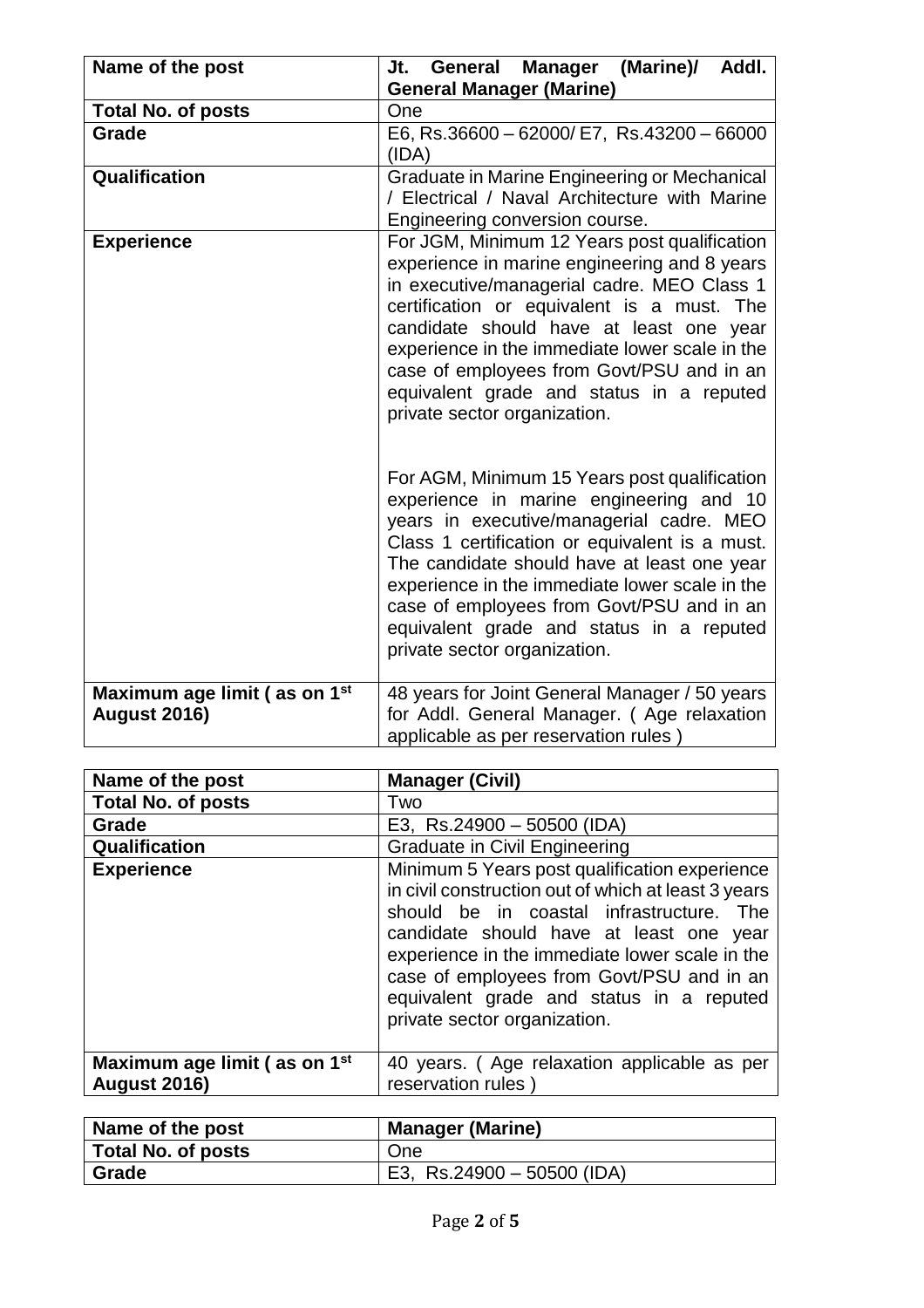| Qualification                                                   | Graduate in Marine/Mechanical/Electrical<br>Engineering.                                                                                                                                                                                                                                                                                                                                        |
|-----------------------------------------------------------------|-------------------------------------------------------------------------------------------------------------------------------------------------------------------------------------------------------------------------------------------------------------------------------------------------------------------------------------------------------------------------------------------------|
| <b>Experience</b>                                               | Minimum 5 Years post qualification experience<br>executive<br>cadre<br>in.<br><b>in</b><br>ports/shipyards/boatyards/harbour/ships<br>in<br>relevant technical field. The candidate should<br>have at least one year experience in the<br>immediate lower scale in the case of<br>employees from Govt/PSU and in an<br>equivalent grade and status in a reputed<br>private sector organization. |
| Maximum age limit (as on 1 <sup>st</sup><br><b>August 2016)</b> | 40 years. (Age relaxation applicable as per<br>reservation rules)                                                                                                                                                                                                                                                                                                                               |

| Name of the post                         | <b>Manager (Boats)</b>                                                                                                                                                                                                                                                                                                                                           |
|------------------------------------------|------------------------------------------------------------------------------------------------------------------------------------------------------------------------------------------------------------------------------------------------------------------------------------------------------------------------------------------------------------------|
| <b>Total No. of posts</b>                | One                                                                                                                                                                                                                                                                                                                                                              |
| Grade                                    | E3, Rs.24900 - 50500 (IDA)                                                                                                                                                                                                                                                                                                                                       |
| Qualification                            | Graduate in Marine/Mechanical/Electrical<br><b>Engineering or Naval Architecture</b>                                                                                                                                                                                                                                                                             |
| <b>Experience</b>                        | Minimum 5 Years post qualification experience<br>in executive cadre in ships/ship design/ship<br>building in relevant technical field. The<br>candidate should have at least one year<br>experience in the immediate lower scale in the<br>case of employees from Govt/PSU and in an<br>equivalent grade and status in a reputed<br>private sector organization. |
| Maximum age limit (as on 1 <sup>st</sup> | 40 years. (Age relaxation applicable as per                                                                                                                                                                                                                                                                                                                      |
| <b>August 2016)</b>                      | reservation rules)                                                                                                                                                                                                                                                                                                                                               |

| Name of the post             | <b>Executive (Marine)</b>                     |
|------------------------------|-----------------------------------------------|
| <b>Total No. of posts</b>    | Four                                          |
| Grade                        | E1, Rs.16400 - 40500 (IDA)                    |
| Qualification                | Graduate in Marine/Mechanical/Electrical      |
|                              | <b>Engineering or Naval Architecture</b>      |
| <b>Experience</b>            | Minimum 2 Years post qualification experience |
|                              | with at<br>least<br>in<br>year                |
|                              | in<br>ports/shipyards/boatyards/harbour/ships |
|                              | relevant technical field.                     |
| Maximum age limit (as on 1st | 30 years (Age relaxation applicable as per    |
| <b>August 2016)</b>          | reservation rules                             |

| Name of the post          | <b>Executive (Civil)</b>                        |
|---------------------------|-------------------------------------------------|
| <b>Total No. of posts</b> | Four                                            |
| Grade                     | E1, Rs.16400 - 40500 (IDA)                      |
| Qualification             | Graduate in Civil Engineering with at least 60% |
|                           | marks.                                          |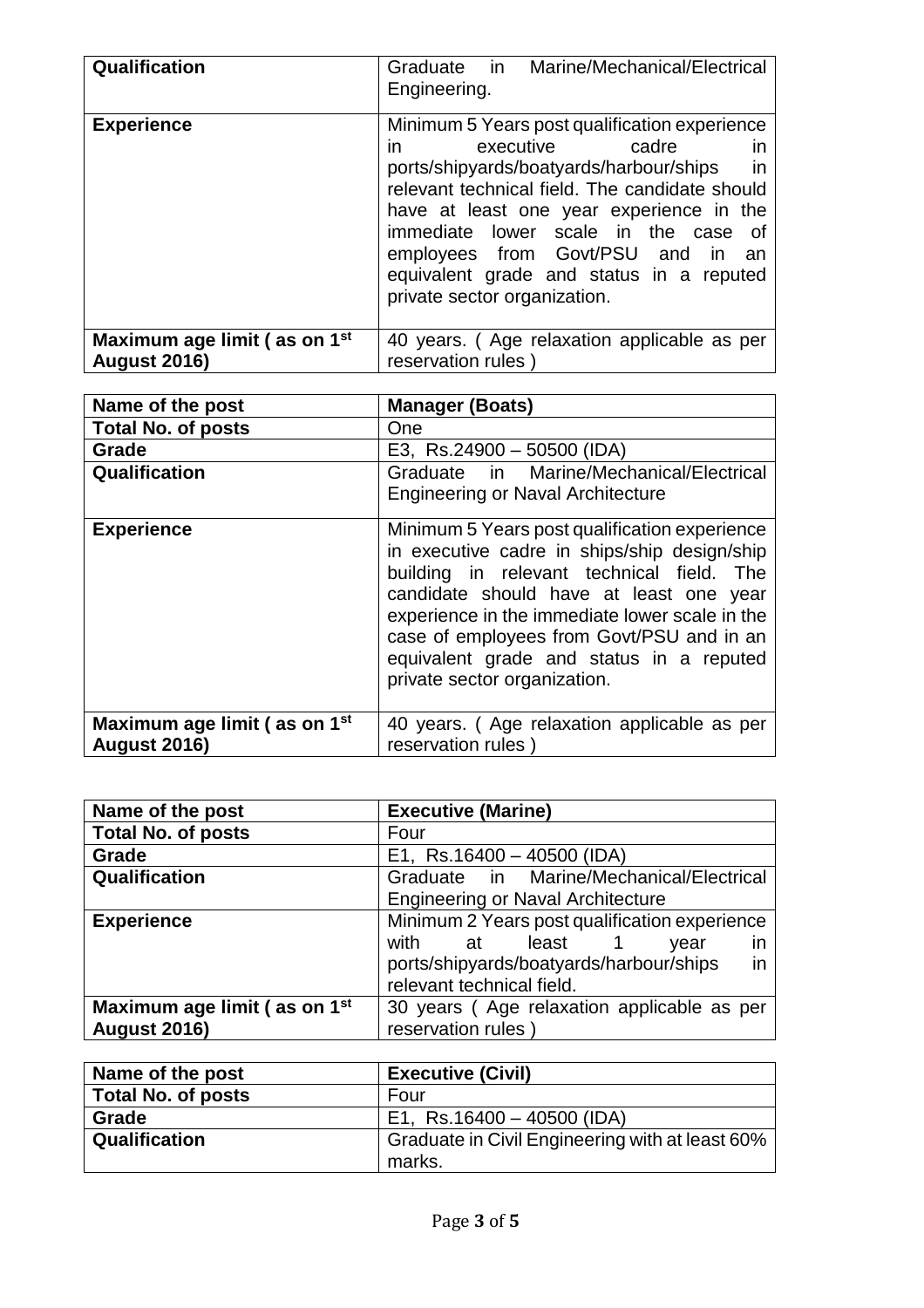| <b>Experience</b>                        | Minimum 2 Years post qualification experience |
|------------------------------------------|-----------------------------------------------|
|                                          | in civil construction.                        |
| Maximum age limit (as on 1 <sup>st</sup> | 30 years (Age relaxation applicable as per    |
| <b>August 2016)</b>                      | reservation rules                             |

| Name of the post                                             | <b>Joint General Manager (Power &amp; Traction)</b><br>/ Additional General Manager (Power &<br><b>Traction)</b>                                                                                                                                                                                                                                                                                                                                                                                                                                                                                                                                                                                                                                                                                                                                                                                                                                                    |
|--------------------------------------------------------------|---------------------------------------------------------------------------------------------------------------------------------------------------------------------------------------------------------------------------------------------------------------------------------------------------------------------------------------------------------------------------------------------------------------------------------------------------------------------------------------------------------------------------------------------------------------------------------------------------------------------------------------------------------------------------------------------------------------------------------------------------------------------------------------------------------------------------------------------------------------------------------------------------------------------------------------------------------------------|
| <b>Total No. of posts</b>                                    | 1                                                                                                                                                                                                                                                                                                                                                                                                                                                                                                                                                                                                                                                                                                                                                                                                                                                                                                                                                                   |
| Grade                                                        | E6, 36600 - 62000 (IDA)/ E7, 43200-66000<br>(IDA)                                                                                                                                                                                                                                                                                                                                                                                                                                                                                                                                                                                                                                                                                                                                                                                                                                                                                                                   |
| <b>Educational Qualifications &amp;</b><br><b>Experience</b> | Degree in Electronics or Electrical or Electrical<br>Electronics<br>Electronics<br>&<br><b>or</b><br>&<br>Communication Engineering or equivalent<br>from an institute of repute with minimum 12<br>years of post-qualification experience,<br>or;<br>Group 'A' Indian Railway services of IRSEE<br>(JA/Selection grade) of 12 years' of service.<br>The experience shall be in planning,<br>procurement, contract<br>management,<br>installation, testing & commissioning of Power<br>Supply & Traction gears of Metro Railway /<br>Indian Railway systems. Preference will be<br>given to those who possess experience in<br>modern Metro Rail systems.<br>Candidate who possess post-qualification<br>experience of 15 years or more may also<br>apply. They will be considered for one level<br>high (E7 43,200-66000), in case suitable<br>candidate is available.<br>Candidate may clearly mention the post<br>applied for at the time of filling application |
| <b>Tenure</b>                                                | On deputation/contract basis for three years,                                                                                                                                                                                                                                                                                                                                                                                                                                                                                                                                                                                                                                                                                                                                                                                                                                                                                                                       |
|                                                              | extendable for further periods on mutually                                                                                                                                                                                                                                                                                                                                                                                                                                                                                                                                                                                                                                                                                                                                                                                                                                                                                                                          |
|                                                              | agreed terms and conditions. Experience and                                                                                                                                                                                                                                                                                                                                                                                                                                                                                                                                                                                                                                                                                                                                                                                                                                                                                                                         |
|                                                              | age criteria can be relaxed in case of<br>exceptionally deserving candidates.                                                                                                                                                                                                                                                                                                                                                                                                                                                                                                                                                                                                                                                                                                                                                                                                                                                                                       |
|                                                              |                                                                                                                                                                                                                                                                                                                                                                                                                                                                                                                                                                                                                                                                                                                                                                                                                                                                                                                                                                     |
| Maximum age limit (as on 1 <sup>st</sup>                     | 48 years for E6; 50 years for E7. (Age                                                                                                                                                                                                                                                                                                                                                                                                                                                                                                                                                                                                                                                                                                                                                                                                                                                                                                                              |
| September 2016)                                              | relaxation applicable as per reservation rules)                                                                                                                                                                                                                                                                                                                                                                                                                                                                                                                                                                                                                                                                                                                                                                                                                                                                                                                     |

| Name of the post                                            | <b>Assistant Manager (Environment)</b>                                                                               |
|-------------------------------------------------------------|----------------------------------------------------------------------------------------------------------------------|
| <b>Total No. of posts</b>                                   |                                                                                                                      |
| Grade                                                       | E2, Rs.20600 - 46500 (IDA)                                                                                           |
| <b>Educational Qualification &amp;</b><br><b>Experience</b> | Degree in Civil Engineering/BSc Environment<br>Science from an institute of repute.                                  |
|                                                             | Minimum 3<br>qualification<br>years'<br>post<br>environmental<br>experience<br>as<br>expert/environmental<br>analyst |